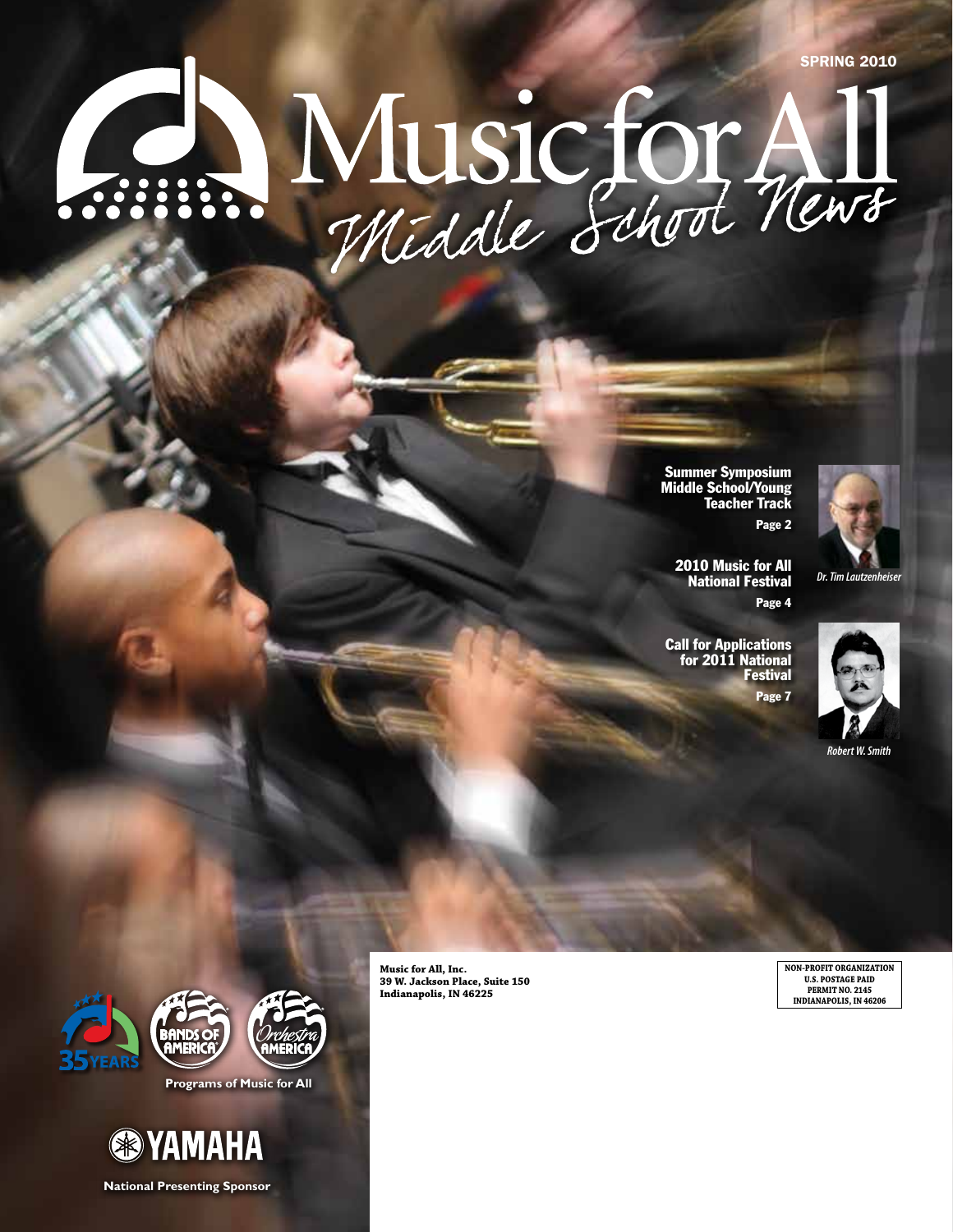

# Summer Symposium Middle School/Young Teacher Track

June 21-26, 2010 Illinois State University, Normal, IL

# presented by **SYAMAHA**

he Music for All Summer Symposium Middle School/Young Teacher Track delivers a curriculum that will arm middle school teachers and young music educators with the tools they need to provide their students with a positively life-changing experience. Part of the McCormick's Enterprises Directors' Academy at the symposium, the Middle School/ Young Teacher Track provides a hands-on education that prepares teachers to thrive, not just survive. T

The curriculum is comprehensive, realistic and taught by experienced and successful practitioners from a range of programs and settings, including small school, low budget, urban and rural situations.



- **Teaching creativity**
- **Isolating ensemble skills**
- **Literature for development**
- **Instrument-specific sessions • Assessment**
- **Leadership**
- **Curriculum**
- **Financial management**
- **Technology in management and instruction**

The curriculum includes **pedagogy**, **literature**, and **technology**. You'll cover:

Your symposium experience includes up to three hours of graduate credit from Illinois State University with a modest application fee from the University and opportunities to network with many of the finest music educators in the country.

# Join us!

Register by May 21. See the registration form on page 5 for fees and details.



*Robert W. Smith, Coordinator* Middle School/Young Teacher Track

Composer, author, conductor and educator Robert W. Smith is the coordinator of the Middle School/ Young Teacher Track. Robert has worked closely with Music for All Senior Educational Consultant **Gary Markham**, Supervisor of Music for Cobb County Schools, Georgia, to develop the finest professional educational experience for teachers. Our outstanding faculty brings real-world experience relevant to the middle school teacher and teachers early in their careers. Guest speakers including **Peter Boonshaft** and **Tim Lautzenheiser** motivate and inspire.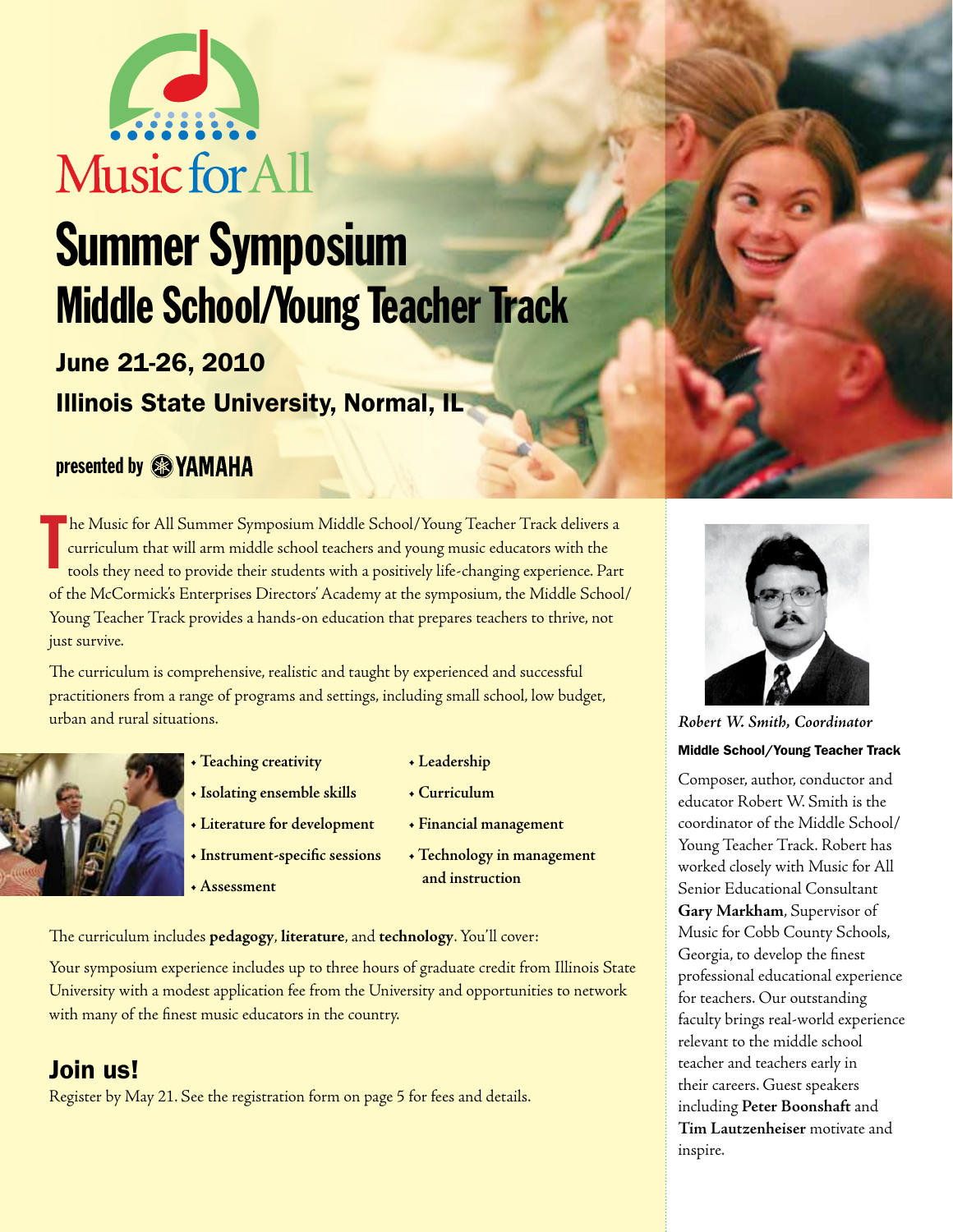# Live Concerts and Events

### Monday, June 21, 2010 – 8 p.m.

# **Yamaha Young Performing Artists**

The Yamaha Young Performing Artist (YYPA) program is designed to provide early career recognition for outstanding young musicians in the United States. Hundreds of applicants ages 16- 21 apply annually and undergo a rigorous taped audition process for a panel of national celebrity musicians.

### Tuesday, June 22, 2010 – 8 p.m.

# **Rhythm & Brass, presented by Yamaha**

"Beyond Category" was a term the great Duke Ellington used as the highest form of praise for those artists who transcended normal boundaries. Since their inaugural season in 1993, Rhythm & Brass has lived up to the ideal of a musical presentation that is not bound by time, geography or culture.

### Wednesday, June 23, 2010 – 8 p.m.

### **The Jazz Ambassadors of the U.S. Army Field Band**

The Jazz Ambassadors is the United States Army's premier big band. This 19-member ensemble, formed in 1969, has received great acclaim both at home and abroad performing America's original art form, jazz.

# Thursday, June 24, 2010 – 8 p.m.

### **Barrage**

Barrage is a high-octane fiddle-fest that features an international, multi-talented cast performing an eclectic mix of music, song and dance. Barrage has entertained millions of people around the globe . Barrage performances offer up a diverse fusion of cultures, musical styles and incredible performance vitality.

# Friday, June 25, 2010 – 7 p.m.

### **Drum Corps International Central Illinois**

Enjoy some of the world's top drum and bugle corps! Blue Stars - La Crosse, WI The Cadets - Allentown, PA Carolina Crown - Ft. Mill, SC The Cavaliers - Rosemont, IL Colts - Dubuque, IA Glassmen - Toledo, OH Madison Scouts - Madison, WI Pioneer - Milwaukee, WI









# Download '09 Director Handouts

Get a taste of the session content you'll experience at the Directors' Academy! Download PDFs of many of the handouts from the 2009 Directors' Academy at musicforall.org. Go to the MFA Summer Symposium Directors' Academy section.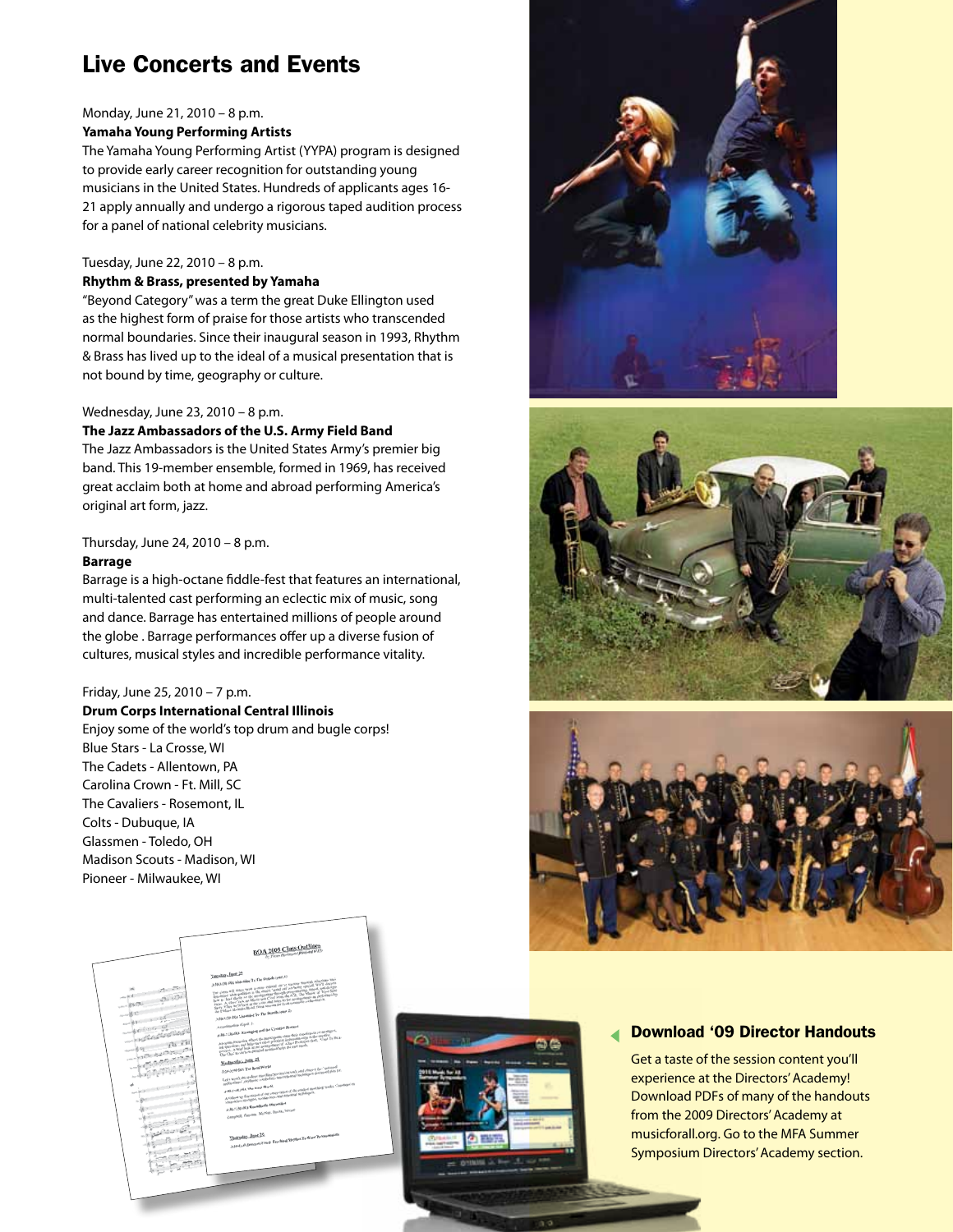# Middle school ensembles shine at the Music for All National Festival



2010 marks the 35th Anniversary of Music for All and the 18th Music for All National Festival, presented by Yamaha. 2010 also marked the second year that the Middle School National Music Festival was part of the festival, providing a national stage for middle school instrumental ensembles as part of the non-competitive festival.

Thirty-one middle school and high school concert bands and percussion ensembles from across the country performed and participated in clinics, master classes and special events, March 4-6, in Indianapolis. The festival comprises the Middle School National Music Festival, the National Concert Band Festival, the Sandy Feldstein National Percussion Festival and the Orchestra America National Festival.

Middle school ensembles submitted audition recordings in June 2009 for the 2010 festival, with these bands invited to perform:

# **Clarendon Hills Middle School Symphonic Band**

Clarendon Hills, Illinois; Terrence Melbourn, Band Director

**Dickerson Middle School Symphonic Band** Marietta, Georgia; John Palmer, Director

**Dickerson Middle School Percussion Ensemble** Marietta, Georgia; Scott Brown, Director

**Durham Middle School 8th Grade Band** Acworth, Georgia; Michelle Rickard, Director of Bands

**Fort Settlement Middle School Honors Band** Sugar Land, Texas; Greg Countryman, Director of Bands

**Hendrix Junior High Concert Band** Chandler, Arizona; Brian C. Wilson, Director of Bands

# **Hightower Trail Middle School 8th Grade Symphonic Band**

Marietta, Georgia; Andrew Cole, Director of Bands

**Sartartia Middle School Wind Ensemble** Sugar Land, Texas; Julie Jezek, Director

**Simpson Middle School Percussion Ensemble**

Marietta, Georgia; Mike Lynch, Director



The Festival opened with the Middle School Opening Session Thursday evening in the Indiana Convention Center, with special guest speaker Dr. Tim Lautzenheiser. Middle school bands and percussion ensembles performed Friday and Saturday, receiving

evaluation and a post-concert clinic. Since there are no ratings or rankings at the Festival, directors were free to program and focus on the concert without a focus on contest or results. The Festival culminated Saturday evening with a



Gala Awards Banquet for all middle school students, teachers and parents, followed by the Honor Band of America in concert.

Conducted by H. Robert Reynolds, the Honor Band of America program included Wiener Philharmoniker Fanfare by Richard Strauss, Short Ride in a Fast Machine by John Adams/Odom and conducted by Stuart Sims, The Logic of All My Dreams from "Alchemy in Silent Spaces" by Steven Bryant, Slalom by Carter Pann, O Magnum Mysterium by Morten Lauridsen/Reynolds, Suite from 'Mass' by Leonard Bernstein with guest artists Brass Roots, and Frenergy by John Estacio.



Download the Official Program Book

Download the full, official program book of the 2010 Music for All National Festival for information on all the performing ensembles, including concert programs and director bios.

# How to Apply for the 2011 Festival

See page 7 for information about the 2011 Festival. Download the application/ audition packet from musicforall.org. Deadline to apply is June 14, 2010.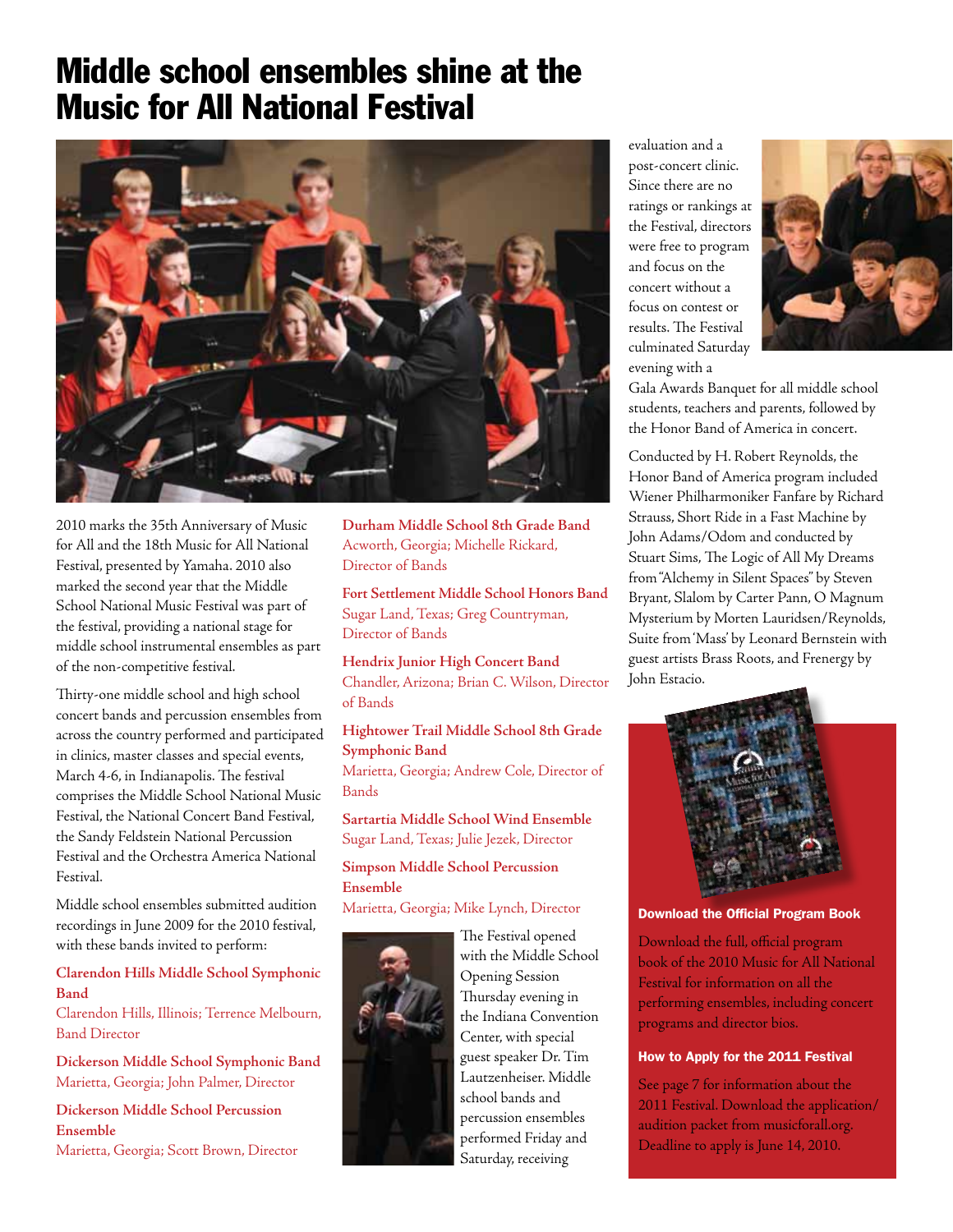**Please mail completed form to: Music for All, 39 W. Jackson Place, Suite 150, Indianapolis, Indiana, 46225 or Fax to: 317.524.6200**



# Director Registration - Residential

Illinois State University, Normal, IL• Monday, June 21, 1 p.m. – Saturday, June 26, 3 p.m. Leadership Weekend Experience: Saturday, June 19, 10 a.m. – Monday, June 21, 9 a.m.



HΑ **National Presenting Sponsor**

*MS Newsletter*

MS Newsletter

| M.I.<br><b>School Name</b><br><b>First Name</b><br>Last Name<br>First Name for Name Badge<br>Primary E-mail address<br><b>School Street Address</b><br>Secondary E-mail address<br>City<br>State<br>Zip<br>Primary Director Contact Name at this School (if different than yourself)<br><b>Home Address</b><br>Area Code/FAX #<br>City, State, Zip<br>Area Code/ School Phone #<br>Area Code/ Cell Phone #<br>Area Code/Home Phone<br>T-Shirt Size (Adult Men's Sizes): US UM UL UXL UXXL<br>IMFA may send text message updates of camp schedule and alerts to my cell phone listed on this form. Standard text messaging rates may apply.<br>Late/Change Fees and Cancellation Policy<br>• ALL cancellations: Before June 1-Music for All will retain \$400 non-refundable deposit portion of<br>. Lost, Damaged or Stolen Items: ISU imposes a penalty for lost/stolen items needing replacement<br>including room keys and meals cards. We will charge the applicant for these replacement charges. Further<br>details will be in the Final Packet.<br>. \$65 Late Registration Fee applies: If an applicant registers after May 21.<br>I Check is enclosed. Make checks payable to Music for All.<br>$\Box$ Charge Visa/Mastercard/Discover/American Express $\#$<br>Payment Options - Payment must accompany application.<br>I authorize MFA to charge the credit card number shown above for three payments on the following dates:<br>\$250 charge upon receipt of application form due no later than March 31, 2010 (Fee includes \$7 installment fee per payment.)<br>\$250 charge on April 30, 2010<br>\$250 charge on May 21, 2010<br><b>Housing Upgrades</b><br>Add Leadership Weekend Experience<br><b>Additional Nights Housing</b><br><b>CAMP WEEK ONLY</b><br>(June 19-21)<br>Please check the nights you are adding (Meals are not provided):<br>Available only to directors enrolling in the full week of camp<br><b>Dorm - Single Room</b> = Add \$92<br>□ Fri. 6/18 □ Sat. 6/19 □ Sun. 6/20 □ Sat. 6/26<br>Leadership Dorm - Double Room<br>$=$ \$275<br><b>Dorm - Double Room</b> = $$25 x$ # of nights = $$$<br>$\Box$ Hotel - Double Room = Add \$199<br>Leadership Dorm - Single Room<br>$= $317$<br><b>Dorm - Single Room</b> = $$42 x$ # of nights = $$$<br>$\Box$ Hotel - Single Room = Add \$465<br>Leadership Hotel - Double Room<br>$=$ \$389<br>$\Box$ Hotel - Double Room = \$59 x_____# of nights =\$___<br>Leadership Hotel - Single Room<br>$=$ \$499<br>$\Box$ Hotel - Single Room = \$109 x_____# of nights =\$ | <b>Applicant Information-Please print.</b>                                                               | This form must be postmarked by May 21, 2010 to register without a late fee. Photocopy completed application for your records.<br><b>School Information</b> |                                                                                                                                                                                                                                |
|------------------------------------------------------------------------------------------------------------------------------------------------------------------------------------------------------------------------------------------------------------------------------------------------------------------------------------------------------------------------------------------------------------------------------------------------------------------------------------------------------------------------------------------------------------------------------------------------------------------------------------------------------------------------------------------------------------------------------------------------------------------------------------------------------------------------------------------------------------------------------------------------------------------------------------------------------------------------------------------------------------------------------------------------------------------------------------------------------------------------------------------------------------------------------------------------------------------------------------------------------------------------------------------------------------------------------------------------------------------------------------------------------------------------------------------------------------------------------------------------------------------------------------------------------------------------------------------------------------------------------------------------------------------------------------------------------------------------------------------------------------------------------------------------------------------------------------------------------------------------------------------------------------------------------------------------------------------------------------------------------------------------------------------------------------------------------------------------------------------------------------------------------------------------------------------------------------------------------------------------------------------------------------------------------------------------------------------------------------------------------------------------------------------------------------------------------------------------------------------------------------------------------------------------------|----------------------------------------------------------------------------------------------------------|-------------------------------------------------------------------------------------------------------------------------------------------------------------|--------------------------------------------------------------------------------------------------------------------------------------------------------------------------------------------------------------------------------|
|                                                                                                                                                                                                                                                                                                                                                                                                                                                                                                                                                                                                                                                                                                                                                                                                                                                                                                                                                                                                                                                                                                                                                                                                                                                                                                                                                                                                                                                                                                                                                                                                                                                                                                                                                                                                                                                                                                                                                                                                                                                                                                                                                                                                                                                                                                                                                                                                                                                                                                                                                      |                                                                                                          |                                                                                                                                                             |                                                                                                                                                                                                                                |
|                                                                                                                                                                                                                                                                                                                                                                                                                                                                                                                                                                                                                                                                                                                                                                                                                                                                                                                                                                                                                                                                                                                                                                                                                                                                                                                                                                                                                                                                                                                                                                                                                                                                                                                                                                                                                                                                                                                                                                                                                                                                                                                                                                                                                                                                                                                                                                                                                                                                                                                                                      |                                                                                                          |                                                                                                                                                             |                                                                                                                                                                                                                                |
|                                                                                                                                                                                                                                                                                                                                                                                                                                                                                                                                                                                                                                                                                                                                                                                                                                                                                                                                                                                                                                                                                                                                                                                                                                                                                                                                                                                                                                                                                                                                                                                                                                                                                                                                                                                                                                                                                                                                                                                                                                                                                                                                                                                                                                                                                                                                                                                                                                                                                                                                                      |                                                                                                          |                                                                                                                                                             |                                                                                                                                                                                                                                |
|                                                                                                                                                                                                                                                                                                                                                                                                                                                                                                                                                                                                                                                                                                                                                                                                                                                                                                                                                                                                                                                                                                                                                                                                                                                                                                                                                                                                                                                                                                                                                                                                                                                                                                                                                                                                                                                                                                                                                                                                                                                                                                                                                                                                                                                                                                                                                                                                                                                                                                                                                      |                                                                                                          |                                                                                                                                                             |                                                                                                                                                                                                                                |
|                                                                                                                                                                                                                                                                                                                                                                                                                                                                                                                                                                                                                                                                                                                                                                                                                                                                                                                                                                                                                                                                                                                                                                                                                                                                                                                                                                                                                                                                                                                                                                                                                                                                                                                                                                                                                                                                                                                                                                                                                                                                                                                                                                                                                                                                                                                                                                                                                                                                                                                                                      |                                                                                                          |                                                                                                                                                             |                                                                                                                                                                                                                                |
|                                                                                                                                                                                                                                                                                                                                                                                                                                                                                                                                                                                                                                                                                                                                                                                                                                                                                                                                                                                                                                                                                                                                                                                                                                                                                                                                                                                                                                                                                                                                                                                                                                                                                                                                                                                                                                                                                                                                                                                                                                                                                                                                                                                                                                                                                                                                                                                                                                                                                                                                                      |                                                                                                          |                                                                                                                                                             |                                                                                                                                                                                                                                |
|                                                                                                                                                                                                                                                                                                                                                                                                                                                                                                                                                                                                                                                                                                                                                                                                                                                                                                                                                                                                                                                                                                                                                                                                                                                                                                                                                                                                                                                                                                                                                                                                                                                                                                                                                                                                                                                                                                                                                                                                                                                                                                                                                                                                                                                                                                                                                                                                                                                                                                                                                      |                                                                                                          |                                                                                                                                                             |                                                                                                                                                                                                                                |
| registration fee, refunding balance paid. After June 1-Music for All will retain 100% of registration fee, no refunds.<br>. \$40 Change Fee applies after May 21: 1) For any roommate changes; 2) For any housing date changes;<br>and 3) For late receipt of TBA names.                                                                                                                                                                                                                                                                                                                                                                                                                                                                                                                                                                                                                                                                                                                                                                                                                                                                                                                                                                                                                                                                                                                                                                                                                                                                                                                                                                                                                                                                                                                                                                                                                                                                                                                                                                                                                                                                                                                                                                                                                                                                                                                                                                                                                                                                             |                                                                                                          |                                                                                                                                                             |                                                                                                                                                                                                                                |
|                                                                                                                                                                                                                                                                                                                                                                                                                                                                                                                                                                                                                                                                                                                                                                                                                                                                                                                                                                                                                                                                                                                                                                                                                                                                                                                                                                                                                                                                                                                                                                                                                                                                                                                                                                                                                                                                                                                                                                                                                                                                                                                                                                                                                                                                                                                                                                                                                                                                                                                                                      |                                                                                                          |                                                                                                                                                             |                                                                                                                                                                                                                                |
| Payment Method - Payment MUST accompany application.<br><b>Full Symposium Week (Choose one)</b>                                                                                                                                                                                                                                                                                                                                                                                                                                                                                                                                                                                                                                                                                                                                                                                                                                                                                                                                                                                                                                                                                                                                                                                                                                                                                                                                                                                                                                                                                                                                                                                                                                                                                                                                                                                                                                                                                                                                                                                                                                                                                                                                                                                                                                                                                                                                                                                                                                                      |                                                                                                          |                                                                                                                                                             |                                                                                                                                                                                                                                |
|                                                                                                                                                                                                                                                                                                                                                                                                                                                                                                                                                                                                                                                                                                                                                                                                                                                                                                                                                                                                                                                                                                                                                                                                                                                                                                                                                                                                                                                                                                                                                                                                                                                                                                                                                                                                                                                                                                                                                                                                                                                                                                                                                                                                                                                                                                                                                                                                                                                                                                                                                      |                                                                                                          |                                                                                                                                                             |                                                                                                                                                                                                                                |
|                                                                                                                                                                                                                                                                                                                                                                                                                                                                                                                                                                                                                                                                                                                                                                                                                                                                                                                                                                                                                                                                                                                                                                                                                                                                                                                                                                                                                                                                                                                                                                                                                                                                                                                                                                                                                                                                                                                                                                                                                                                                                                                                                                                                                                                                                                                                                                                                                                                                                                                                                      |                                                                                                          |                                                                                                                                                             |                                                                                                                                                                                                                                |
|                                                                                                                                                                                                                                                                                                                                                                                                                                                                                                                                                                                                                                                                                                                                                                                                                                                                                                                                                                                                                                                                                                                                                                                                                                                                                                                                                                                                                                                                                                                                                                                                                                                                                                                                                                                                                                                                                                                                                                                                                                                                                                                                                                                                                                                                                                                                                                                                                                                                                                                                                      |                                                                                                          |                                                                                                                                                             | Exp and the state of the state of the state of the state of the state of the state of the state of the state of the state of the state of the state of the state of the state of the state of the state of the state of the st |
|                                                                                                                                                                                                                                                                                                                                                                                                                                                                                                                                                                                                                                                                                                                                                                                                                                                                                                                                                                                                                                                                                                                                                                                                                                                                                                                                                                                                                                                                                                                                                                                                                                                                                                                                                                                                                                                                                                                                                                                                                                                                                                                                                                                                                                                                                                                                                                                                                                                                                                                                                      |                                                                                                          |                                                                                                                                                             |                                                                                                                                                                                                                                |
|                                                                                                                                                                                                                                                                                                                                                                                                                                                                                                                                                                                                                                                                                                                                                                                                                                                                                                                                                                                                                                                                                                                                                                                                                                                                                                                                                                                                                                                                                                                                                                                                                                                                                                                                                                                                                                                                                                                                                                                                                                                                                                                                                                                                                                                                                                                                                                                                                                                                                                                                                      |                                                                                                          |                                                                                                                                                             |                                                                                                                                                                                                                                |
|                                                                                                                                                                                                                                                                                                                                                                                                                                                                                                                                                                                                                                                                                                                                                                                                                                                                                                                                                                                                                                                                                                                                                                                                                                                                                                                                                                                                                                                                                                                                                                                                                                                                                                                                                                                                                                                                                                                                                                                                                                                                                                                                                                                                                                                                                                                                                                                                                                                                                                                                                      |                                                                                                          |                                                                                                                                                             |                                                                                                                                                                                                                                |
|                                                                                                                                                                                                                                                                                                                                                                                                                                                                                                                                                                                                                                                                                                                                                                                                                                                                                                                                                                                                                                                                                                                                                                                                                                                                                                                                                                                                                                                                                                                                                                                                                                                                                                                                                                                                                                                                                                                                                                                                                                                                                                                                                                                                                                                                                                                                                                                                                                                                                                                                                      |                                                                                                          |                                                                                                                                                             |                                                                                                                                                                                                                                |
|                                                                                                                                                                                                                                                                                                                                                                                                                                                                                                                                                                                                                                                                                                                                                                                                                                                                                                                                                                                                                                                                                                                                                                                                                                                                                                                                                                                                                                                                                                                                                                                                                                                                                                                                                                                                                                                                                                                                                                                                                                                                                                                                                                                                                                                                                                                                                                                                                                                                                                                                                      |                                                                                                          |                                                                                                                                                             |                                                                                                                                                                                                                                |
|                                                                                                                                                                                                                                                                                                                                                                                                                                                                                                                                                                                                                                                                                                                                                                                                                                                                                                                                                                                                                                                                                                                                                                                                                                                                                                                                                                                                                                                                                                                                                                                                                                                                                                                                                                                                                                                                                                                                                                                                                                                                                                                                                                                                                                                                                                                                                                                                                                                                                                                                                      |                                                                                                          |                                                                                                                                                             |                                                                                                                                                                                                                                |
|                                                                                                                                                                                                                                                                                                                                                                                                                                                                                                                                                                                                                                                                                                                                                                                                                                                                                                                                                                                                                                                                                                                                                                                                                                                                                                                                                                                                                                                                                                                                                                                                                                                                                                                                                                                                                                                                                                                                                                                                                                                                                                                                                                                                                                                                                                                                                                                                                                                                                                                                                      |                                                                                                          |                                                                                                                                                             |                                                                                                                                                                                                                                |
|                                                                                                                                                                                                                                                                                                                                                                                                                                                                                                                                                                                                                                                                                                                                                                                                                                                                                                                                                                                                                                                                                                                                                                                                                                                                                                                                                                                                                                                                                                                                                                                                                                                                                                                                                                                                                                                                                                                                                                                                                                                                                                                                                                                                                                                                                                                                                                                                                                                                                                                                                      |                                                                                                          |                                                                                                                                                             |                                                                                                                                                                                                                                |
|                                                                                                                                                                                                                                                                                                                                                                                                                                                                                                                                                                                                                                                                                                                                                                                                                                                                                                                                                                                                                                                                                                                                                                                                                                                                                                                                                                                                                                                                                                                                                                                                                                                                                                                                                                                                                                                                                                                                                                                                                                                                                                                                                                                                                                                                                                                                                                                                                                                                                                                                                      |                                                                                                          |                                                                                                                                                             |                                                                                                                                                                                                                                |
|                                                                                                                                                                                                                                                                                                                                                                                                                                                                                                                                                                                                                                                                                                                                                                                                                                                                                                                                                                                                                                                                                                                                                                                                                                                                                                                                                                                                                                                                                                                                                                                                                                                                                                                                                                                                                                                                                                                                                                                                                                                                                                                                                                                                                                                                                                                                                                                                                                                                                                                                                      |                                                                                                          |                                                                                                                                                             |                                                                                                                                                                                                                                |
|                                                                                                                                                                                                                                                                                                                                                                                                                                                                                                                                                                                                                                                                                                                                                                                                                                                                                                                                                                                                                                                                                                                                                                                                                                                                                                                                                                                                                                                                                                                                                                                                                                                                                                                                                                                                                                                                                                                                                                                                                                                                                                                                                                                                                                                                                                                                                                                                                                                                                                                                                      |                                                                                                          |                                                                                                                                                             |                                                                                                                                                                                                                                |
|                                                                                                                                                                                                                                                                                                                                                                                                                                                                                                                                                                                                                                                                                                                                                                                                                                                                                                                                                                                                                                                                                                                                                                                                                                                                                                                                                                                                                                                                                                                                                                                                                                                                                                                                                                                                                                                                                                                                                                                                                                                                                                                                                                                                                                                                                                                                                                                                                                                                                                                                                      |                                                                                                          |                                                                                                                                                             |                                                                                                                                                                                                                                |
|                                                                                                                                                                                                                                                                                                                                                                                                                                                                                                                                                                                                                                                                                                                                                                                                                                                                                                                                                                                                                                                                                                                                                                                                                                                                                                                                                                                                                                                                                                                                                                                                                                                                                                                                                                                                                                                                                                                                                                                                                                                                                                                                                                                                                                                                                                                                                                                                                                                                                                                                                      |                                                                                                          |                                                                                                                                                             |                                                                                                                                                                                                                                |
|                                                                                                                                                                                                                                                                                                                                                                                                                                                                                                                                                                                                                                                                                                                                                                                                                                                                                                                                                                                                                                                                                                                                                                                                                                                                                                                                                                                                                                                                                                                                                                                                                                                                                                                                                                                                                                                                                                                                                                                                                                                                                                                                                                                                                                                                                                                                                                                                                                                                                                                                                      |                                                                                                          |                                                                                                                                                             |                                                                                                                                                                                                                                |
|                                                                                                                                                                                                                                                                                                                                                                                                                                                                                                                                                                                                                                                                                                                                                                                                                                                                                                                                                                                                                                                                                                                                                                                                                                                                                                                                                                                                                                                                                                                                                                                                                                                                                                                                                                                                                                                                                                                                                                                                                                                                                                                                                                                                                                                                                                                                                                                                                                                                                                                                                      |                                                                                                          |                                                                                                                                                             |                                                                                                                                                                                                                                |
|                                                                                                                                                                                                                                                                                                                                                                                                                                                                                                                                                                                                                                                                                                                                                                                                                                                                                                                                                                                                                                                                                                                                                                                                                                                                                                                                                                                                                                                                                                                                                                                                                                                                                                                                                                                                                                                                                                                                                                                                                                                                                                                                                                                                                                                                                                                                                                                                                                                                                                                                                      | Your housing type for the Leadership Weekend Experience, or                                              |                                                                                                                                                             |                                                                                                                                                                                                                                |
|                                                                                                                                                                                                                                                                                                                                                                                                                                                                                                                                                                                                                                                                                                                                                                                                                                                                                                                                                                                                                                                                                                                                                                                                                                                                                                                                                                                                                                                                                                                                                                                                                                                                                                                                                                                                                                                                                                                                                                                                                                                                                                                                                                                                                                                                                                                                                                                                                                                                                                                                                      |                                                                                                          |                                                                                                                                                             |                                                                                                                                                                                                                                |
| Late Registration Fee (for registrations after 5/21/10)  \$65 = \$ Waived if enrolled by 5/28                                                                                                                                                                                                                                                                                                                                                                                                                                                                                                                                                                                                                                                                                                                                                                                                                                                                                                                                                                                                                                                                                                                                                                                                                                                                                                                                                                                                                                                                                                                                                                                                                                                                                                                                                                                                                                                                                                                                                                                                                                                                                                                                                                                                                                                                                                                                                                                                                                                        | any additional nights of housing, must be the same as what<br>you have chosen for the full week of camp. |                                                                                                                                                             |                                                                                                                                                                                                                                |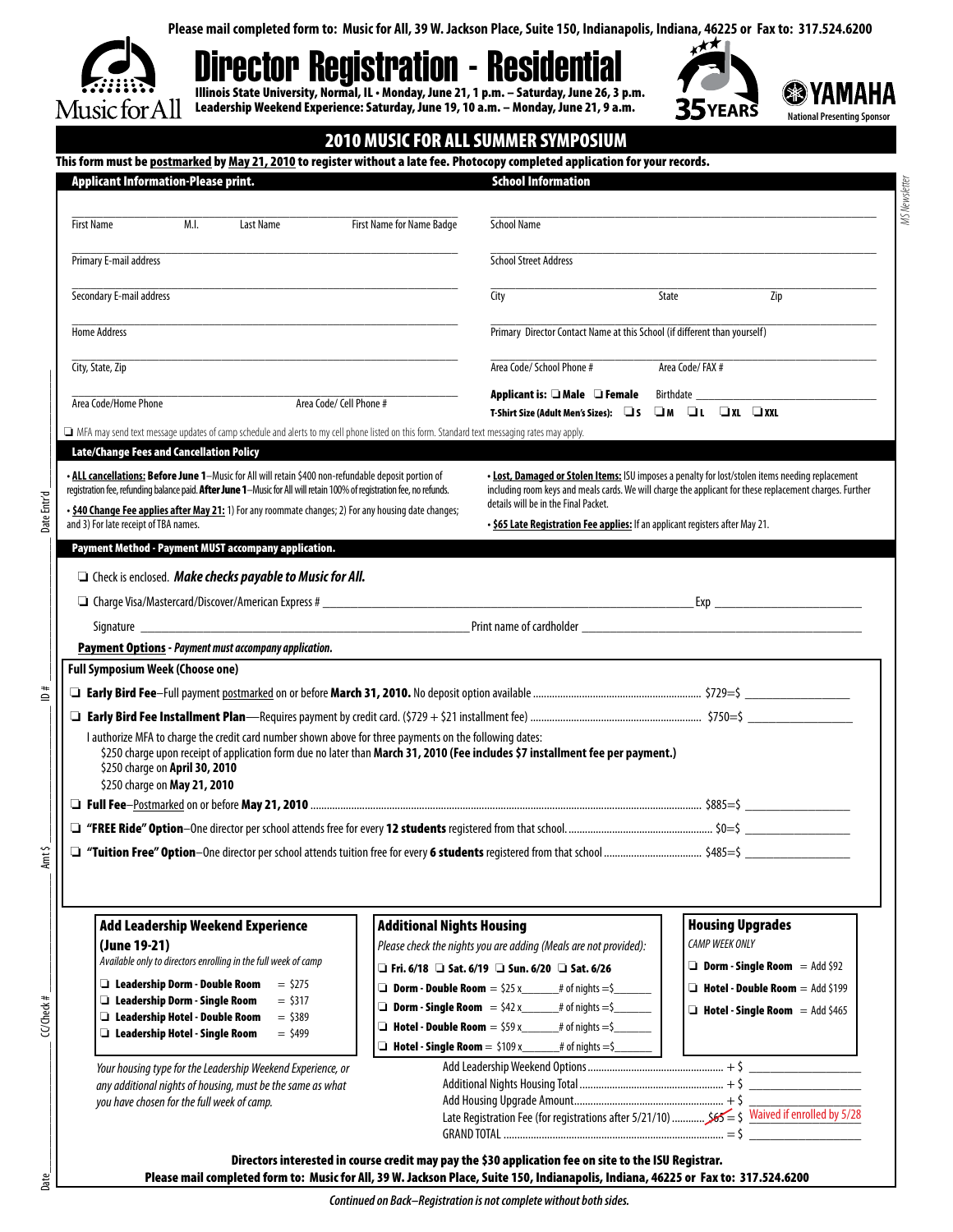| Music for All 2010 Summer Symposium Director Registration |  |  |
|-----------------------------------------------------------|--|--|
|-----------------------------------------------------------|--|--|

| $\Box$ High School Director $\quad \Box$ Middle School Director $\quad \Box$ Color Guard Instructor $\quad \Box$ Drum Instructor<br><b>Please select one:</b><br>Use this Director form to register for Director Workshops, Colorguard Instructor Academy and Drum Instructor Academy. All classes are interchangeable and open to all enrolled teachers. The designation above is for<br>planning and preparation of course materials.                                                                                                                                                                                                                                                                                                 |                                |                                                                     |                                                                                             |                                                                                                                                                                                                                                                                            |                                                                                                       |                                                 |
|-----------------------------------------------------------------------------------------------------------------------------------------------------------------------------------------------------------------------------------------------------------------------------------------------------------------------------------------------------------------------------------------------------------------------------------------------------------------------------------------------------------------------------------------------------------------------------------------------------------------------------------------------------------------------------------------------------------------------------------------|--------------------------------|---------------------------------------------------------------------|---------------------------------------------------------------------------------------------|----------------------------------------------------------------------------------------------------------------------------------------------------------------------------------------------------------------------------------------------------------------------------|-------------------------------------------------------------------------------------------------------|-------------------------------------------------|
| Director Reading Band Participation: "I plan to participate in the" (choose one): $\Box$ Concert Band                                                                                                                                                                                                                                                                                                                                                                                                                                                                                                                                                                                                                                   |                                |                                                                     | <b>Jazz Band</b>                                                                            | I will not participate                                                                                                                                                                                                                                                     |                                                                                                       |                                                 |
| "Instrument(s) I will play" (bring with you!) __________________________________                                                                                                                                                                                                                                                                                                                                                                                                                                                                                                                                                                                                                                                        |                                |                                                                     |                                                                                             |                                                                                                                                                                                                                                                                            |                                                                                                       |                                                 |
| Roommate Preference/Housing & Meals Info-Please note start and end times and make travel plans accordingly.                                                                                                                                                                                                                                                                                                                                                                                                                                                                                                                                                                                                                             |                                |                                                                     |                                                                                             |                                                                                                                                                                                                                                                                            |                                                                                                       |                                                 |
|                                                                                                                                                                                                                                                                                                                                                                                                                                                                                                                                                                                                                                                                                                                                         |                                |                                                                     | end with Monday lunch.                                                                      | Full Week Fees include housing Monday night, 6/21 through Friday night, 6/25. Meals begin<br>with dinner Monday and end with lunch Saturday (6/26). Leadership housing includes<br>Saturday and Sunday night (6/19 & 6/20). Leadership meals begin with Saturday lunch and |                                                                                                       |                                                 |
|                                                                                                                                                                                                                                                                                                                                                                                                                                                                                                                                                                                                                                                                                                                                         |                                |                                                                     |                                                                                             |                                                                                                                                                                                                                                                                            |                                                                                                       |                                                 |
| Housing is on a first-come, first-served basis. Hotel housing may not be available after the May 21 deadline.                                                                                                                                                                                                                                                                                                                                                                                                                                                                                                                                                                                                                           |                                |                                                                     |                                                                                             |                                                                                                                                                                                                                                                                            |                                                                                                       |                                                 |
| Your preferred roommate must also request you and indicate Hotel upgrade. After May 21, if your preferred Roommate has not registered for the Symposium and/or requested you as his or her preferred roommate,<br>Music for All will assign a roommate to you at random. Roommate preferences can only be considered if BOTH people request each other with their initial application, which Music for All must receive before May 18.<br>Roommate requests are not quaranteed. Every effort is made to accommodate your choice. Maximum TWO people per room. Room and roommate assignments will not be available until camp registration. Adults<br>and students cannot be roomed together. Cannot request roommate "To Be Announced." |                                |                                                                     |                                                                                             |                                                                                                                                                                                                                                                                            |                                                                                                       |                                                 |
|                                                                                                                                                                                                                                                                                                                                                                                                                                                                                                                                                                                                                                                                                                                                         |                                |                                                                     |                                                                                             | School, State <b>Example 2018</b> School, State <b>All Accords</b>                                                                                                                                                                                                         |                                                                                                       |                                                 |
| <b>Emergency Contact Information</b>                                                                                                                                                                                                                                                                                                                                                                                                                                                                                                                                                                                                                                                                                                    |                                |                                                                     | <b>MEDICAL HISTORY:</b>                                                                     | $\Box$ Convulsions<br>$\Box$ Diabetes                                                                                                                                                                                                                                      | $\Box$ Bleeding disorder<br>$\Box$ Asthma<br>$\Box$ Heart defect/murmur $\Box$ Surgery (past 2 years) | <b>Chicken Pox</b><br><b>I</b> Measles<br>Mumps |
| <b>Emergency Contact</b><br>First                                                                                                                                                                                                                                                                                                                                                                                                                                                                                                                                                                                                                                                                                                       | Last                           | Relationship                                                        | Last Tetanus/Diptheria immunization date<br>MM / DD / YYYY                                  |                                                                                                                                                                                                                                                                            |                                                                                                       |                                                 |
| <b>Home Address</b>                                                                                                                                                                                                                                                                                                                                                                                                                                                                                                                                                                                                                                                                                                                     | City, State                    | Zip                                                                 |                                                                                             |                                                                                                                                                                                                                                                                            |                                                                                                       |                                                 |
| Home Phone (Area Code)                                                                                                                                                                                                                                                                                                                                                                                                                                                                                                                                                                                                                                                                                                                  | Work or Cell Phone (Area Code) |                                                                     |                                                                                             | Brief descriptions and dates of items checked                                                                                                                                                                                                                              |                                                                                                       |                                                 |
| If above not available, in an emergency contact:                                                                                                                                                                                                                                                                                                                                                                                                                                                                                                                                                                                                                                                                                        |                                |                                                                     |                                                                                             | Medications - type, dose, and frequency (list)                                                                                                                                                                                                                             |                                                                                                       |                                                 |
| <b>Emergency Contact</b><br>First                                                                                                                                                                                                                                                                                                                                                                                                                                                                                                                                                                                                                                                                                                       | Last                           | Relationship                                                        |                                                                                             | Allergies - include allergies to medications, foods, sting, other substances (list)                                                                                                                                                                                        |                                                                                                       |                                                 |
| <b>Home Address</b>                                                                                                                                                                                                                                                                                                                                                                                                                                                                                                                                                                                                                                                                                                                     | City, State                    | Zip                                                                 |                                                                                             | Physical, medical or other restrictions that would limit camp activities                                                                                                                                                                                                   |                                                                                                       |                                                 |
| Home Phone (Area Code)<br>Work or Cell Phone (Area Code)                                                                                                                                                                                                                                                                                                                                                                                                                                                                                                                                                                                                                                                                                |                                |                                                                     | <b>INSURANCE CARRIER</b> (If you do not currently have insurance please indicate that here) |                                                                                                                                                                                                                                                                            |                                                                                                       |                                                 |
| <b>Family Physician</b>                                                                                                                                                                                                                                                                                                                                                                                                                                                                                                                                                                                                                                                                                                                 | Physician Phone (Area Code)    |                                                                     | Group/Plan #<br>Policy#                                                                     |                                                                                                                                                                                                                                                                            |                                                                                                       |                                                 |
|                                                                                                                                                                                                                                                                                                                                                                                                                                                                                                                                                                                                                                                                                                                                         |                                | O COPY OF THE FRONT AND BACK OF YOUR INSURANCE POLICY CARD ATTACHED |                                                                                             |                                                                                                                                                                                                                                                                            |                                                                                                       |                                                 |
|                                                                                                                                                                                                                                                                                                                                                                                                                                                                                                                                                                                                                                                                                                                                         |                                |                                                                     |                                                                                             | $\Box$ NO INSURANCE. (Participants ARE able to attend camp without insurance.)                                                                                                                                                                                             |                                                                                                       |                                                 |

# Consent Form/Responsibility Clause (Please Fill Out Completely.)

I hereby agree to participate in the 2010 Music for All Summer Symposium listed on the front of this application. I understand that Music for All, Inc., Bands of America, Orchestra America and their directors, agents (including Illinois State University, Community Unit School District No. 5, McLean and Woodford Counties, Illinois, National Easter Seals, Easter Seals Peoria-Bloomington and their respective directors, officers, employees and agents) and employees shall not be nor later become, liable or responsible in any way in conjunction with services, for any death, injury, damage, delay<br>or irregularity which m

Also, in case of emergency, I hereby give my consent for a qualified physician to perform any medical or surgical procedures s/he deems necessary to my welfare while participating in the<br>Sponsored Event. It is understood t ment. In the event they cannot be reached for an emergency, I hereby give permission to the physician selected by Music for All to secure and administer such treatment(s) as may be necessary,<br>including hospitalization. I a nies for payment of the medical claim. A photocopy of is as valid as the original. Further, this authorization permits said physician to hospitalize, secure appropriate consultation, order injections, anesthesia (local, general or both) or surgery for me if such emergency conditions warrant. I hereby assume and agree to pay in indebtedness or physician's or surgeon's fees and hospital charges for such service, and for any ambulance or any other emergency transportation that may be needed.

I hereby irrevocably grant to Music for All, Inc., Bands of America, Orchestra America, and their respective agents, licensees and assigns, the right to use in any and all media and in any and all forms my name, likeness, photographic prints and any video or audio reproduction of sounds, performance or appearances of me while attending the Sponsored Event, for any purpose including promotion, advertising or otherwise. I understand I will not be paid any royalty or other compensation. With the use of the rights, I hereby release Music for All, Inc. and its agents, licensees and assigns from all claims, liabilities and/or damages which now or in the future may arise from such use.

I understand that consumption or possession of alcohol in the Illinois State University residence halls is prohibited. I understand that a violation of this prohibition will result in the request for my departure from the residence halls. I, the undersigned, have read, understand and accept the "Late/Change Fees and Cancellation Policy" on the front of this registration form.

| Sianature | <b>Date</b> |  |
|-----------|-------------|--|
|           |             |  |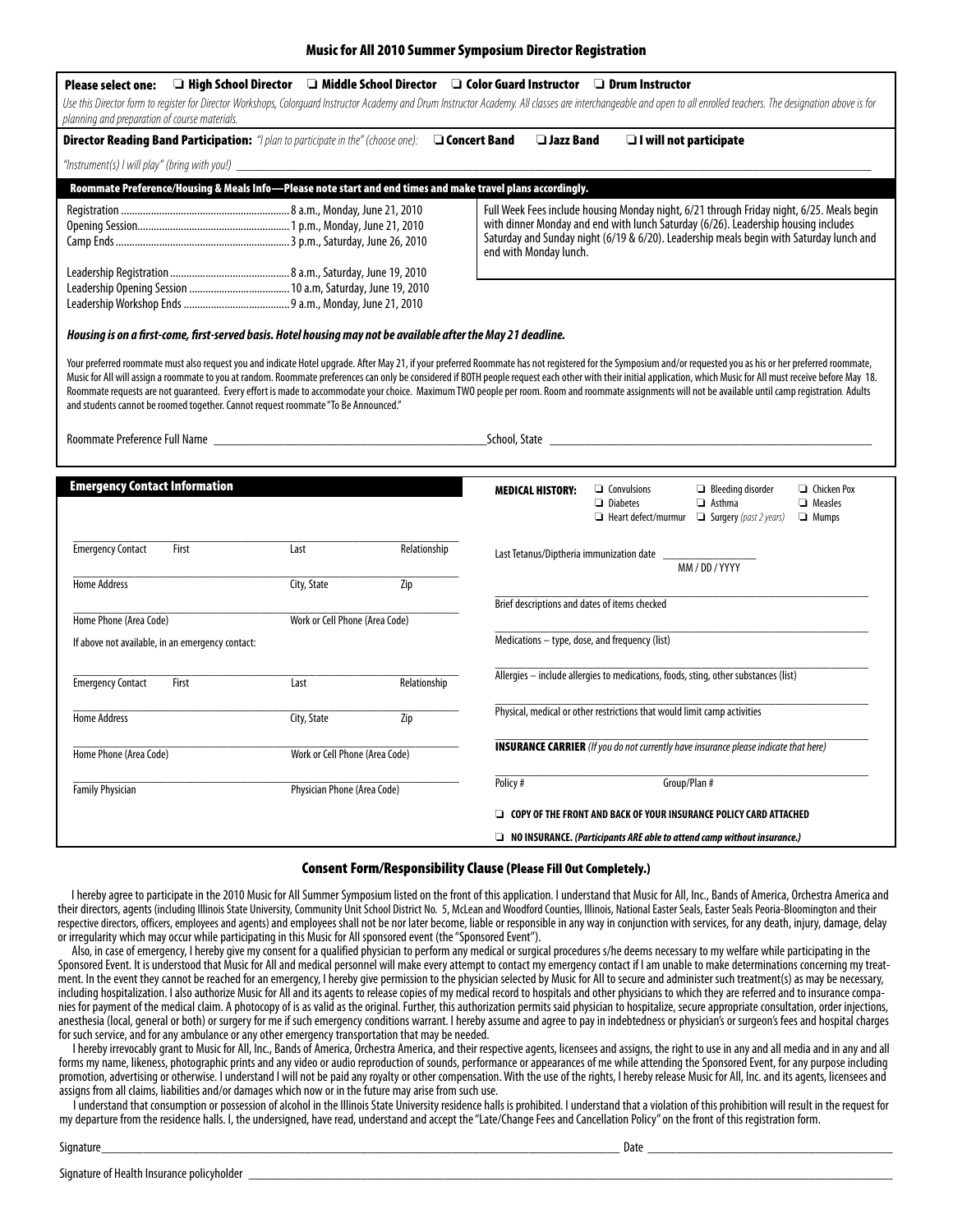

# Middle School National Music Festival

Part of the Music for All National Festival, presented by **@YAMAHA** March 17-19, 2011 Indianapolis, Indiana



# Giving middle school ensembles a national stage

The Middle School National Music Festival, part of the Music for All National Festival, presented by Yamaha, gives middle school concert bands, percussion ensembles and orchestras the opportunity to experience a national stage.

The Music for All National Festival includes the Middle School National Music Festival, National Concert Band Festival, Sandy Feldstein National Percussion Festival, Orchestra America National Festival, and three national honor ensembles – the Honor Band of America, Honor Orchestra of America and Jazz Band of America.

Music for All is one of the nation's largest and most influential organizations in support of active music-making, through educational and performance programs, and advocacy. The Music for All National Festival is an integral part of Music for All's ongoing mission to create, provide and expand positively life-changing experiences through music for all.

Middle school ensembles attending the Music for All National Festival can expect an exhilarating and educationally rewarding experience. Students have the opportunity to participate in a master class with a noted professional performer on their instrument and to listen to other middle school and high school bands, orchestras and percussion ensembles from across the nation. Ensembles are evaluated in a noncompetitive environment and receive a post-concert clinic. Directors who have participated in the Festival tell us how they have been inspired by the experience to take their bands to a new level of excellence.

"The inclusion of middle school ensembles into the Music for All weekend is a tremendous incentive, providing a new musical challenge without the pressure of trying to achieve a rating," says Mr. Ray Cramer, Festival evaluator and Midwest Clinic board member. "A performance at this national event would validate to students, parents, and school administrators the importance of musical achievement through goal setting and the motivation to excellence."

# Ensemble Application Deadline: June 14, 2010

Completed application materials must be received in the Music for All offices in Indianapolis, Indiana by June 14, 2010. All auditioning ensembles receive recorded and written critiques from the evaluation committee.

# About the experience

"In order for me to pursue an event which requires a major financial commitment from our band families, I must be convinced that there are educational benefits unique to the event," says Dr. Chuck Jackson, Jr., band director at Dodgen Middle School, Marietta, Georgia and on site coordinator at the 2010 Festival. "The Music for All National Festival

provides a meaningful, educational experience for my students. Students prepare literature to be performed in public before an audience of their peers from acros. the country and for a panel of highly respected



educators. These educators are charged with the responsibility of offering commentary to help guide to future musical growth and development of the student performers in a non-competitive and supportive environment.

"The entire MFA National Festival is totally student focused and creates a truly worthwhile event for middle school band students. Directors are provided with opportunities to meet with the leading music educators in our field."

# Who can apply?

Middle School Concert Bands Middle School Percussion Ensembles Middle School Orchestras

# **Highlights**

Written and recorded evaluation of audition Concert evaluation and Post-Concert Clinic Instrumental Master Classes Opening Motivational Session Middle School Student Social Director Evening Socials Director Meet the Masters Breakfast Audience time guarantees appreciative audience Gala Awards Banquet